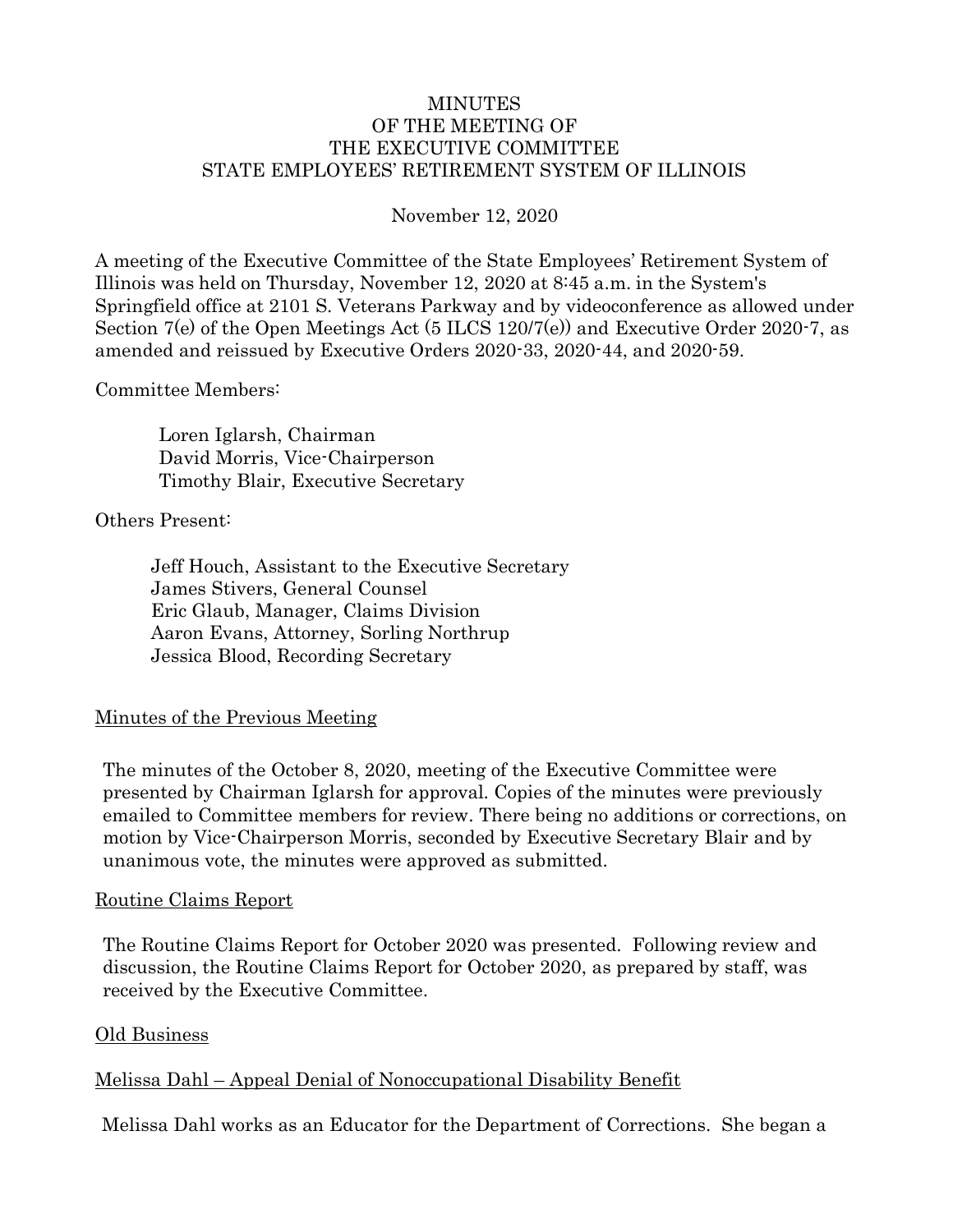medical leave of absence on April 24, 2020. On May 20, 2020, SERS received a nonoccupational disability benefit application from Ms. Dahl. She then returned to work with the Department on July 6, 2020.

Section 14-124(2) of the Illinois Pension Code [40 ILCS 5/14-124(2)] specifies that to be eligible for SERS nonoccupational disability benefits a member must, among other things, be "found upon medical examination to be mentally or physically incapacitated to perform the duties of the member's position."

A review of the case file by SERS staff resulted in the conclusion that there was not enough medical evidence provided to justify approval of a SERS nonoccupational disability benefit for Ms. Dahl. The case file was then sent to a medical consultant for an additional review. This review also resulted in a determination that there was not enough medical evidence provided to substantiate that the statutory requirements for approval of the nonoccupational disability benefit had been met.

Ms. Dahl requested a personal appeal of this decision via teleconference. After hearing Ms. Dahl present her case at its September meeting, the Committee agreed to defer its decision pending receipt of additional medical documentation. Mr. Eric Glaub, Manager of the SERS Claims Division, informed the Committee at its October meeting that Ms. Dahl had provided additional medical documentation, which would be reviewed by an independent medical consultant. The Committee decided to again defer Ms. Dahl's case pending the results of the medical consultant's review.

After reviewing the new information presented, the Committee decided to refer the case to outside counsel for a recommendation.

# Thomas Hobgood - Request to Convert Military Service Credit to Alternative Formula

In 2011, Thomas Hobgood purchased 48 months of military service credit. When he began his career with the State, Mr. Hobgood was employed in a regular formula position; therefore, the service credit he purchased was regular formula service credit. Subsequently, Mr. Hobgood was employed in a position with the State that allowed him to earn alternative formula service credit.

In 2019, Mr. Hobgood requested information on the cost to upgrade the service credit purchased in 2011 to eligible creditable service as defined under Section 14-110 of the Illinois Pension Code [40 ILCS 5/14-110]. At that time, Mr. Hobgood decided not to purchase the upgraded service credit.

Mr. Hobgood is now requesting that the Executive Committee allow for the already purchased service credit to be converted to eligible creditable service on a pro-rated basis. In other words, Mr. Hobgood would like the amount that he has already paid for the purchase of regular formula service credit to be used instead for the retroactive purchase of eligible creditable service.

The Committee deferred a decision on the case at its October meeting pending further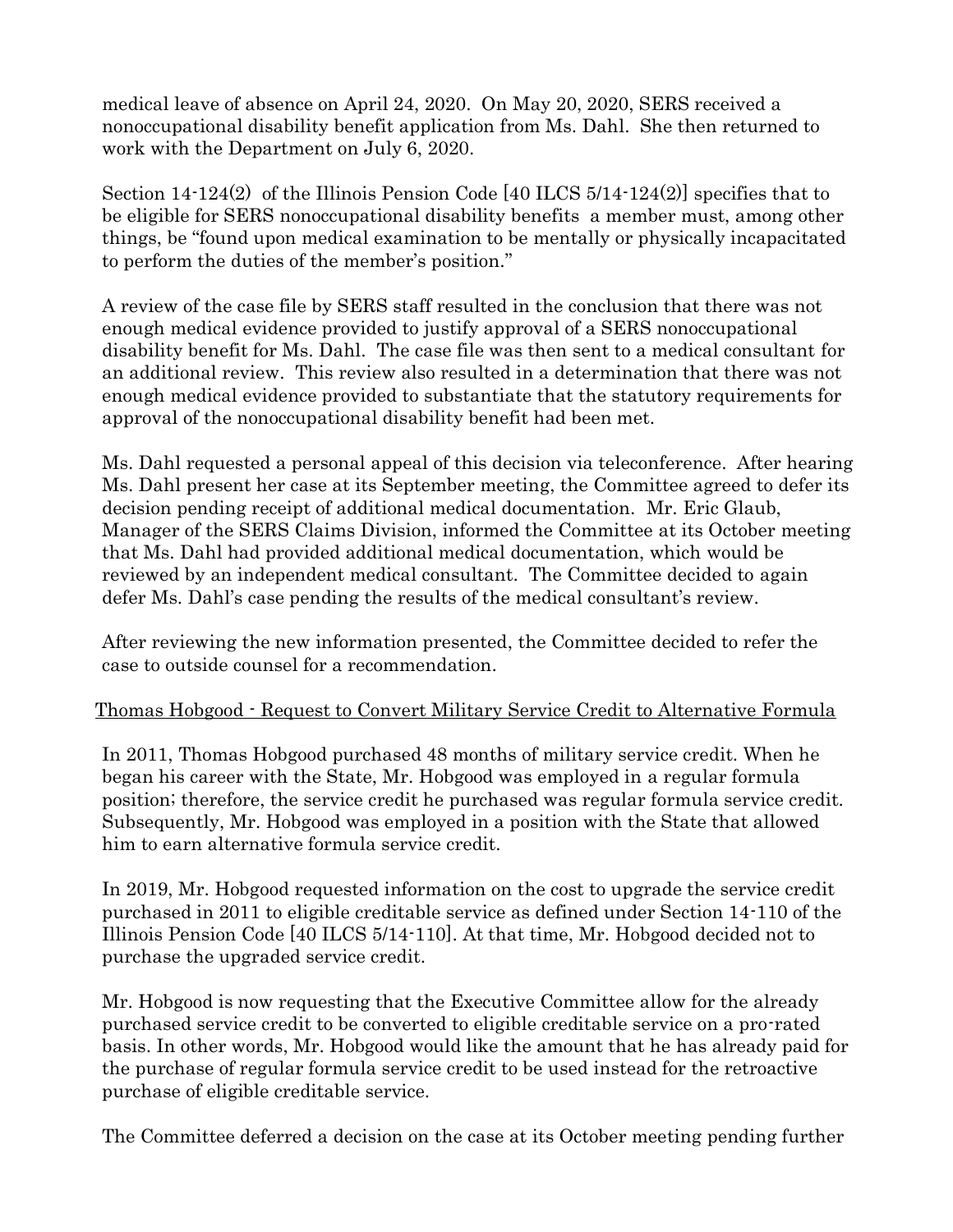research.

After discussion of the information submitted, a motion was made by Chairman Iglarsh to approve the request. The motion was seconded by Vice-Chairperson Morris, and all were in favor.

## New Business

# Jennifer Jackson – Appeal of Disability Benefit Overpayment Repayment Terms

Jennifer Jackson was approved for a nonoccupational disability benefit effective April 1, 2020.

On August 19, 2020, SERS was notified she returned to work with the State of Illinois on June 17, 2020, and this was also confirmed by her agency. Under subsection (e) of Section 14-124 of the Illinois Pension Code  $[40$  ILCS  $5/14$ -124 $(e)$ , a member's nonoccupational disability benefit is terminated when the member engages in "gainful employment," which the Board's administrative rules define to include engaging in any employment by or for the State of Illinois. Due to the untimely notification of Ms. Jackson's return to State employment on June 17, 2020, an overpayment was created for the period from June 17, 2020 through July 31, 2020.

SERS subsequently sent Ms. Jackson a notification letter on August 21, 2020 explaining the reason for the overpayment and the amount due.

Because Ms. Jackson is an active state employee, SERS would typically deduct \$200.00 per pay period (\$400.00 per month) to apply to the overpayment, which would allow the overpayment to be recovered in 6 months. Ms. Jackson has requested a payment plan of \$100.00 per pay period (\$200.00 per month), which would allow the overpayment to be recovered in 11 months.

After some discussion, a motion was made by Executive Secretary Blair to deny Ms. Jackson's request. The motion was seconded by Chairman Iglarsh, and all were in favor.

## Patty Brey-Webb – Appeal to Receive Lump Sum Death Benefit – Deceased Mbr: James Webb

James Webb died on July 5, 2020 and was an inactive member. He has a surviving spouse, Patty Brey-Webb, and two minor children that are receiving a survivor annuity. A lump sum death benefit was also paid to the named beneficiaries on file.

Ms. Brey-Webb is asking to receive the lump sum death benefit. However, under subsection (c) of Section 14-116 of the Illinois Pension Code, the death benefit is to be paid to "…such person as the member has nominated by written direction duly acknowledged and filed with the board[,] or if no such nomination [exists,] the estate of the member . . . ."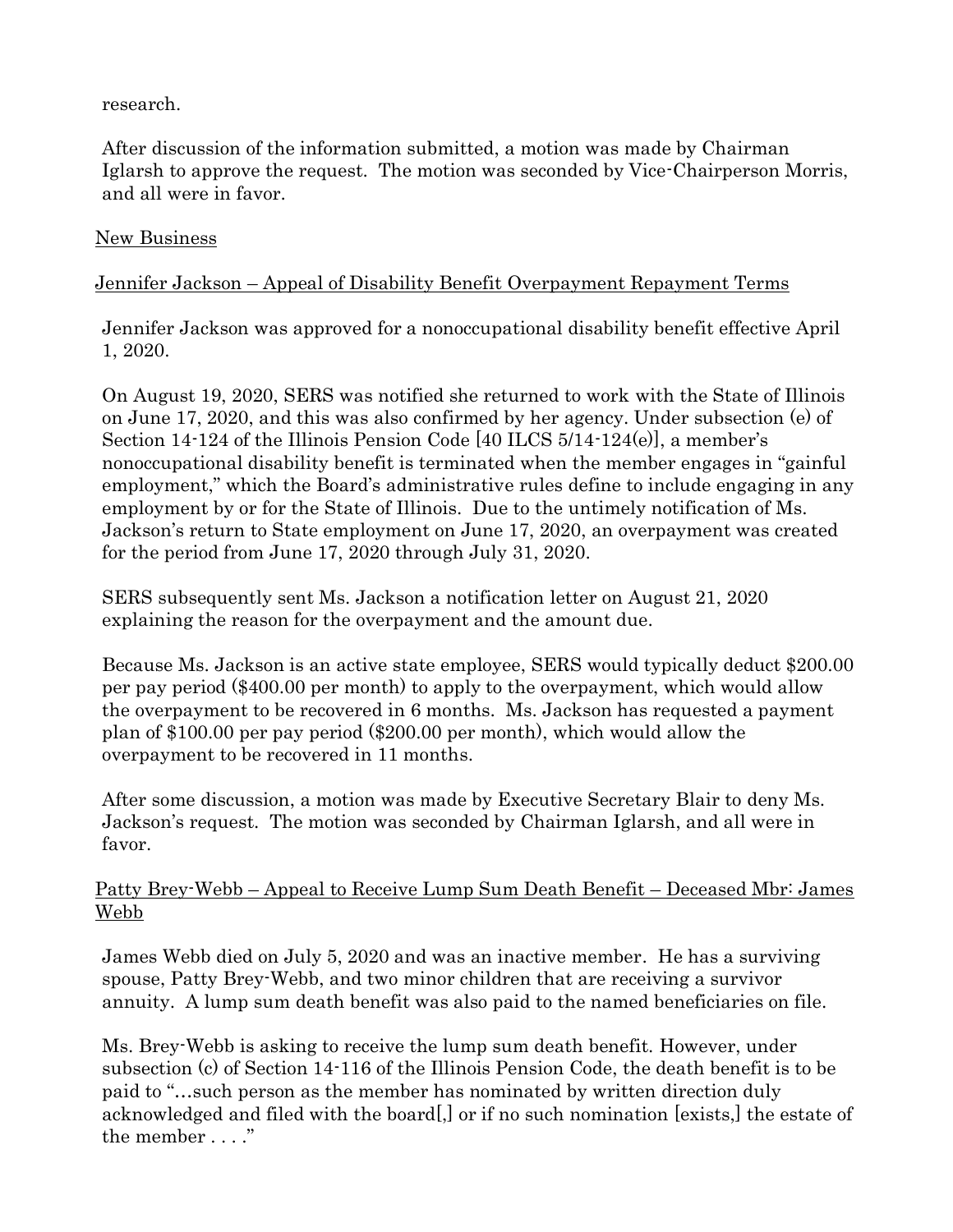After reviewing the facts submitted and some discussion, a motion was made by Executive Secretary Blair to deny Ms. Brey-Webb's request. The motion was seconded by Vice-Chairperson Morris, and all were in favor.

## Claims Division – Staff Direction for Occupational Disability Benefit Claim

The Committee heard a request for staff direction regarding situations in which a retirement coordinator is unable or unwilling to provide the information necessary for System staff to determine a member's eligibility for a disability benefit. The Claims Division is requesting direction from the Executive Committee to permit System staff to use other available State records in these situations to identify the information needed to make such determinations.

Following some discussion, the Committee agreed to permit staff the use of other available State records to make disability benefit eligibility determinations when a retirement coordinator is unable or unwilling to submit the documentation necessary to make these determinations.

## Cathy Heckel – Appeal to Repay Survivor's Contribution Refund for Survivor's Benefit – Deceased Mbr: Jon Heckel

John Heckel, a retired member, died on September 23, 2020. At the time of his retirement, Mr. Heckel took a refund of his survivor's benefit contributions because he was unmarried and did not have any eligible survivor annuity beneficiaries. Mr. Heckel married Mrs. Heckel after his retirement, but he did not repay his contribution refund before his death. Mrs. Heckel inquired about a survivor's benefit, but she was told she was ineligible. Mrs. Heckel is requesting to be allowed to repay the refund to qualify for a survivor's benefit. However, subsection (c) of Section 14-130 of the Illinois Pension Code [40 ILCS 5/14-130(c)] prohibits a widow's or survivor's annuity from being paid upon the death of a person who has received the survivor's contribution refund, unless the refund is repaid with interest prior to the member's death.

After discussing the facts of the case, a motion was made by Executive Secretary Blair to deny Mrs. Heckel's request. The motion was seconded by Vice-Chairperson Morris, and all were in favor.

### Ashney Cast – Appeal for Benefit Overpayment Repayment Plan

Ashney Cast received a temporary disability benefit from SERS under Section 14- 123.1 of the Illinois Pension Code (40 ILCS 5/14-123.1) for the period from July 16, 2018, through May 26, 2019.

On March 29, 2020, the Illinois Workers' Compensation Commission approved a settlement agreement between Ms. Cast and the State of Illinois. After receiving notice of this settlement, SERS converted Ms. Cast's temporary disability benefit into an occupational disability benefit, as provided in subsection (d) of Section 14-123.1 of the Code [40 ILCS 5/14-123.1(d)]. That benefit conversion caused an occupational